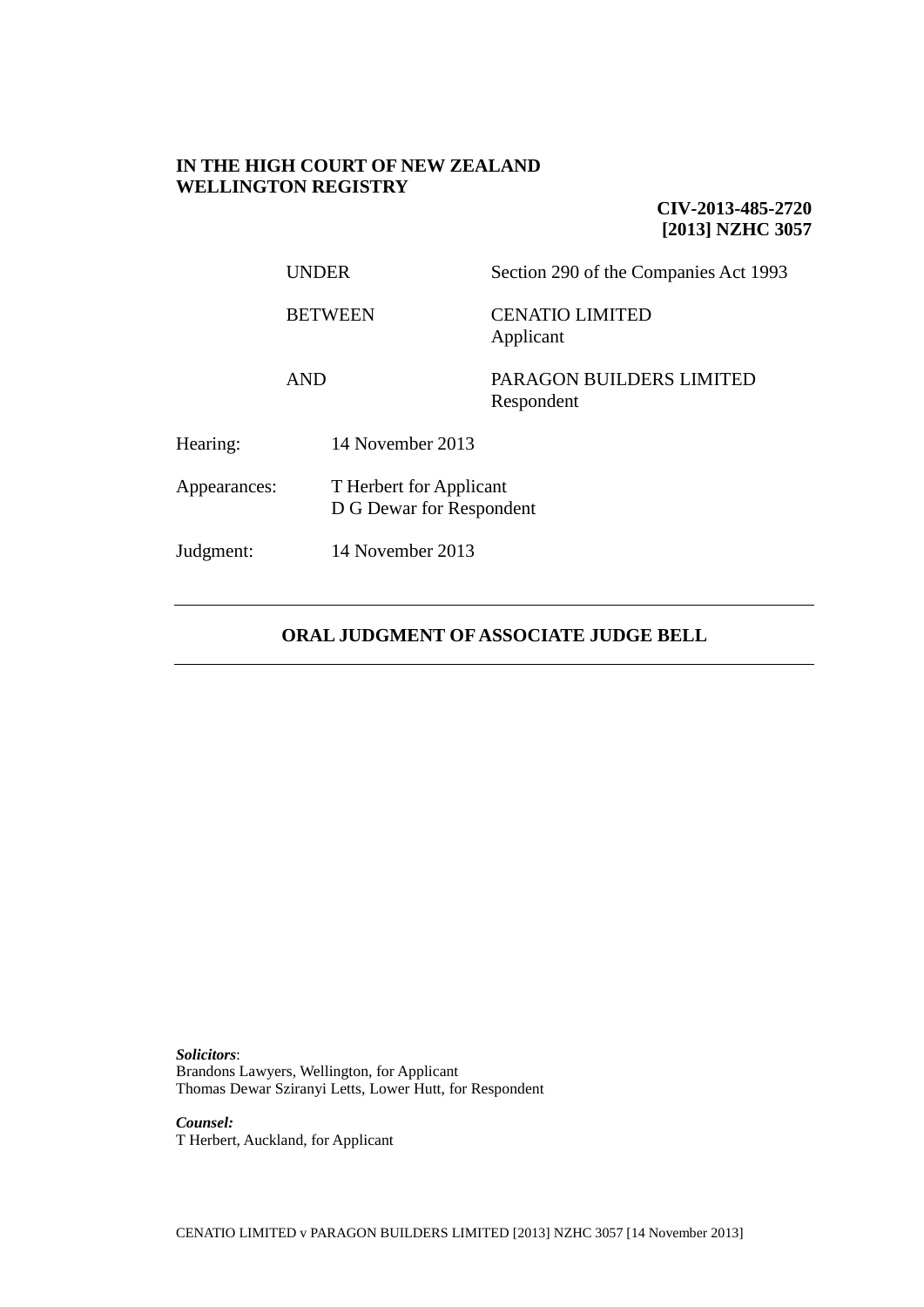[1] Cenatio Ltd has applied under s 290 of the Companies Act 1993 to set aside a statutory demand served on it. The relevant wording of the statutory demand is:

TAKE NOTICE that Paragon Builders Ltd a duly incorporated company having its registered office at Miller Associates (Porirua) Ltd, Level 6, 14 Hartham Place, Porirua, hereby demands payment from you in the sum of Two Hundred and Two Thousand Six Hundred and Forty Dollars Sixty-Two cents (\$202,640.62) being amounts determined in an arbitration award to be owed by Cenatio Ltd to Paragon Builders Ltd as follows:

1 The following monetary awards made by the arbitrator:

|                   | \$166,482.00        |
|-------------------|---------------------|
|                   | \$13,643.00         |
|                   | \$180,125.00        |
| Interest at 12.5% | \$22,515.62         |
|                   | Total: \$202,640.62 |

[2] Also of relevance is that the demand contains an address for service for Paragon Builders Ltd. The address for service is at the offices of its lawyers. That address for service is also specified as the place at which payment should be made.

[3] The arbitration arose out of a construction contract under which Paragon Builders Ltd was to build Stage 1 of a development called "The Boundary" at 31 Hazelwood Avenue, Karori, Wellington. The arbitrator was Mr Keith Sanders. He gave the award in this case on 30 May 2013. The award contains reasons, which form part of the award. He calls it his "second interim award". Paragraph 4.2 of the award says:

I find, order, and direct that:

- 1 In respect of the second matter, Paragon is entitled to be paid by Cenatio the sum of \$166,482.00 plus GST for the time-related costs sought by Paragon Ltd in its final payment claim dated 18 November 2010; and
- 2 In respect of the contra-claims CO1, CO3 and CO4 which were considered in determination 13, Paragon is entitled to be paid by Cenatio the sum of \$13,643.00 plus GST.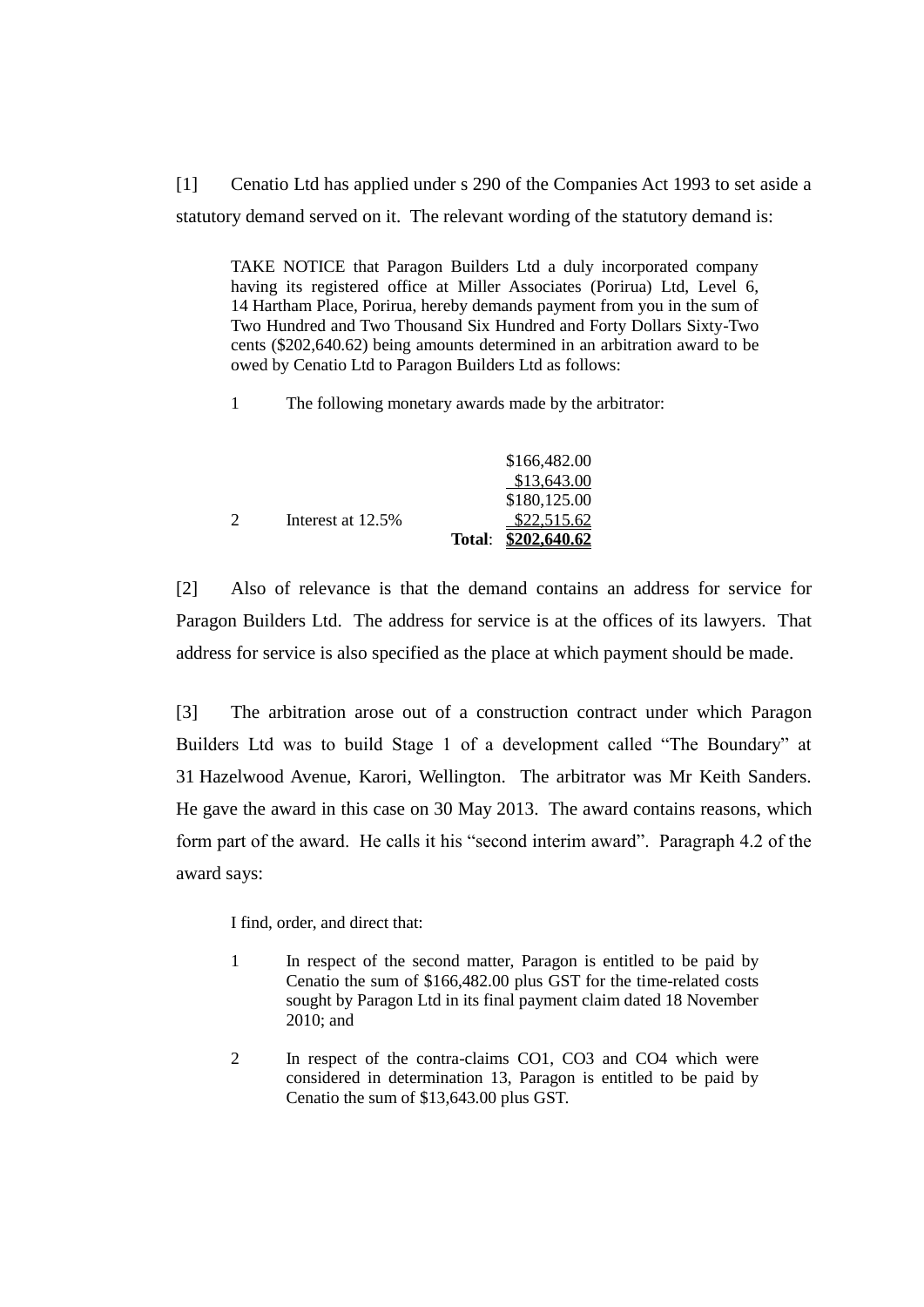### Paragraph 4.3 says:

4.3 As agreed by the parties, the questions of costs and outstanding interest claims do not form part of this interim award.

[4] The reasons are set out separately. Within the part giving reasons, paragraph 7.1 says:

7.1 As the parties have agreed that the question of any remaining interest claim and costs be left until all the substantive issues arising between the parties have been determined, these matters have not been considered in this interim award.

[5] At present Cenatio Ltd has not made any payments under that interim award. There has been no appeal against the award under clause 5 of the Second Schedule to the Arbitration Act 1996.

[6] Since that interim award was given, the arbitrator has given a final award. He delivered it on 8 November 2013. Paragon filed a late updating affidavit exhibiting a copy of that award. That award has obviously been given after Cenatio made its setting aside application. At the outset of the hearing there was discussion whether this recent affidavit should be admitted. Mr Herbert's case is that the validity of the statutory demand should be determined as at the date of the demand. He did not object to the affidavit being admitted on the basis that the fact that a further award has since been delivered does not stand in the way of his arguments as to the validity of the award as at the date of the statutory demand.

[7] I am prepared to consider this case on that basis as well, although I should mention that in his final award the arbitrator held that Cenatio was to pay Paragon Builders Ltd a further sum.

[8] The application to set aside the statutory demand sets out a number of grounds, but in his submissions Mr Herbert limited the case to two principal grounds:

(a) That the demand represents an abuse of process; and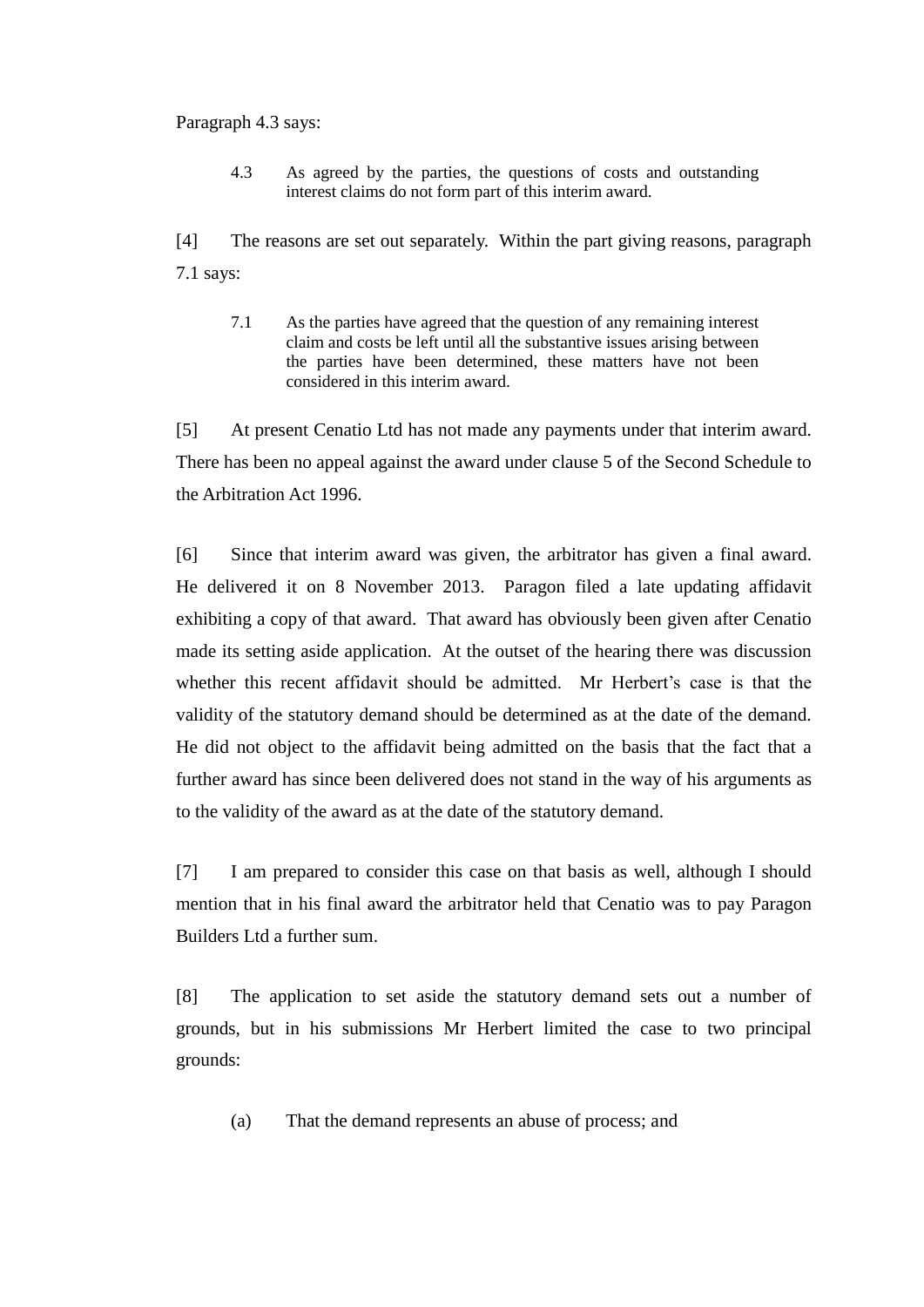(b) That the demand is defective and causes substantial injustice to Cenatio.

## **Abuse of process**

[9] For its abuse of process argument, Cenatio Ltd relies on s 290(4)(c) of the Companies Act 1993, that is, that the court has the power to set aside a statutory demand if it is satisfied that there are "other grounds". That provision follows earlier provisions which allow for setting aside if the debt is the subject of a substantial dispute or if there is a counterclaim, set-off or cross demand for an amount basically equal to or more than the amount in the statutory demand.

[10] Cenatio's argument is that the award of 30 May 2013 is an interim one. Mr Herbert refers to paragraph 7.1 of the reasons of the arbitrator. He says that that shows that there were still substantive issues between the parties requiring resolution, including interest and costs. His basic approach is that an award ought not to be the subject of a statutory demand until the entire arbitration has been completed. In other words, the issue of an award might constitute an interim finding, but the creditor who has succeeded in an arbitration ought to hold his hand until a final award has been issued and the ultimate outcome of the arbitration overall has been determined.

[11] As part of his argument, Mr Herbert referred to a decision of Associate Judge Abbott, *Bioneutral Laboratories Ltd v Novelle*. 1 In that case an employee had served a statutory demand on an employer, seeking payment of wages and other sums allegedly due under the contract of employment. Associate Judge Abbott set the statutory demand aside, primarily because the amounts claimed by the employee were disputable, but he also addressed an argument that the matter should in any event go to the Employment Relations Authority. While he noted that that was appropriate, his decision has to be read in the context of his having found that the debt claimed by the employee was disputable under s 290(4)(a).

 $\overline{1}$ 

<sup>1</sup> *Bioneutral Laboratories Ltd v Novelle* HC Auckland CIV-2007-404-4368, 21 May 2008.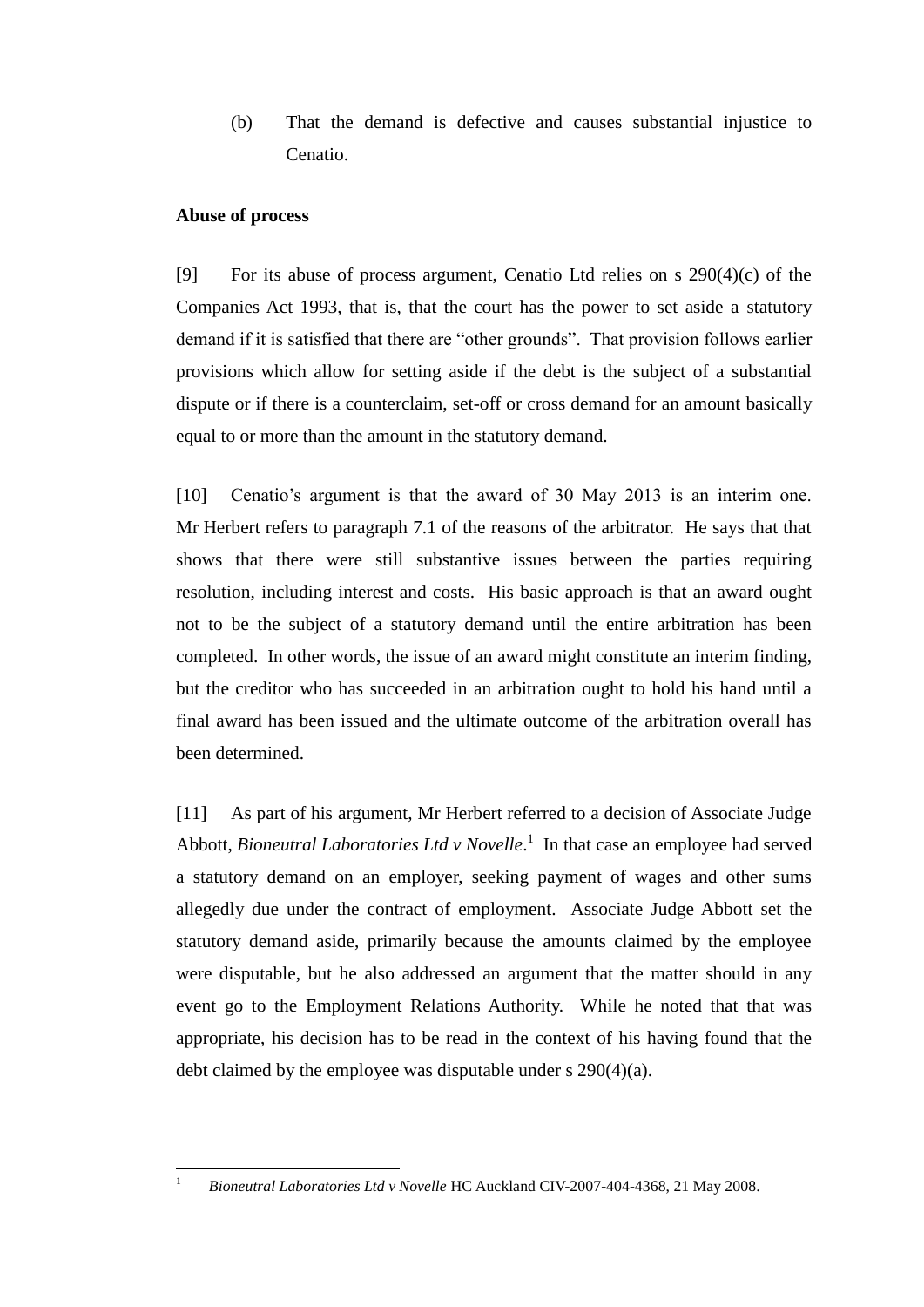[12] Before addressing Mr Herbert's argument, it may be useful to outline the approach taken by the court when a company relies on the "other grounds" limb of s 290(4).

[13] The only significant authority in New Zealand on that question is Commissioner of Inland Revenue v Chester Trustee Services Ltd.<sup>2</sup> The relevant passage in the judgment of Baragwanath J is: $3<sup>3</sup>$ 

[60] It will also be legitimate for the court to use s  $290(4)(c)$  to prevent an abuse of the statutory demand process. Where a statutory demand is being used for a purpose that is not contemplated by the Companies Act it will be appropriate for the court to set aside the demand, notwithstanding the company's insolvency.

It can be seen from that passage where Mr Herbert has drawn his argument as to abuse of process.

[14] There is, however, guidance from outside New Zealand. There is a helpful decision of the English Court of Appeal in *Re A Debtor.*<sup>4</sup> Under the English Insolvency Act 1986 Insolvency Rules have been promulgated. They also provide for statutory demands – see r 6 of the Insolvency Rules 1986. The provisions in our Companies Act 1993 closely, but not exactly, follow r 6 of the English Insolvency Rules. Rule 6.5(4) of the English Rules sets out the cases where the court in its discretion may make an order setting aside a statutory demand. The grounds in the English rules are four. First, that the debtor has a counterclaim, set-off or cross demand which equals or exceeds the amount of the debt in the statutory demand. Second, that the debt is disputed on grounds which appear to the court to be substantial. The third applies where a creditor holds some security for the debt and the court is satisfied that the value of the security equals or exceeds the full amount of the debt. Fourth, the court is satisfied "on other grounds" that the demand ought to be set aside. It can be seen that apart from the ground based on security, the grounds in the English Rules, r 6.5(4), broadly match the grounds under s 290(4) of our Companies Act 1993.

 $\sqrt{2}$ <sup>2</sup> *Commissioner of Inland Revenue v Chester Trustee Services Ltd* [2003] 1 NZLR 395 (CA).

At  $[60]$ .

<sup>4</sup> *In re A Debtor* [1989] 1 WLR 271 (CA).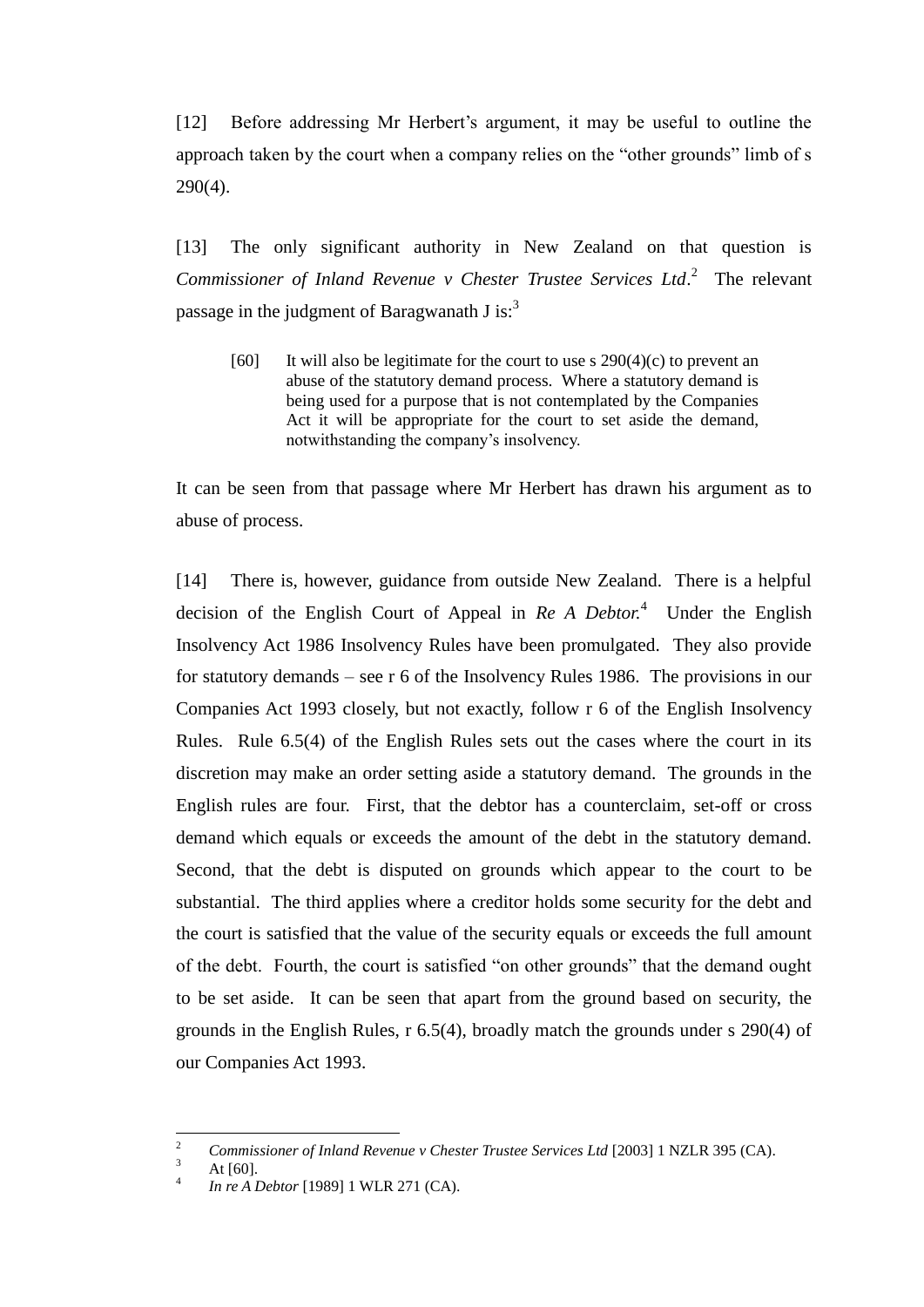# [15] In *Re A Debtor*, Nicholls LJ said:<sup>5</sup>

The question arising on this appeal concerns the exercise by the court of its power to set aside a statutory demand "on other grounds" within subparagraph (*d*). In my view, the right approach to paragraph (4) of rule 6.5 is this. Under the Act, a statutory demand which is not complied with founds the consequence that the debtor is regarded as being unable to pay the debt in question or, if the debt is not immediately payable, as having no reasonable prospect of being able to pay the debt when it becomes due. That consequence, in turn, founds the ability of the creditor to present a bankruptcy petition because, under section 268(1), in the absence of an unsatisfied return to execution or other process, a debtor's inability to pay the debt in question is established if, but only if, the appropriate statutory demand has been served and not complied with.

When therefore the rules provide, as does rule 6.5(4)(d), for the court to have a residual discretion to set aside a statutory demand, the circumstances which normally will be required before a court can be satisfied that the demand "ought" to be set aside, are circumstances which would make it unjust for the statutory demand to give rise to those consequences in the particular case. The court's intervention is called for to prevent that injustice.

[16] On that approach, the discretion under s  $290(4)(c)$  is directed only at the statutory demand and the enquiry is whether there would be any injustice in allowing the statutory demand to give rise to the presumption of insolvency under s 288 if the demand is not complied with. That means that the court does not have to consider whether it would be appropriate to make a liquidation order. An enquiry whether to make a liquidation order involves a much wider discretion. That discretion is only exercised on the hearing of a liquidation application, not at the stage of an application under s 290.

[17] Now to consider the effect of the interim award.

[18] Under Article 35 of the First Schedule of the Arbitration Act an arbitral award, once it has been made, must be recognised as binding. That means that the effect of the award when it results in one party being able to recover money from the other, is that it creates a debt payable by the unsuccessful party in favour of the successful party. That debt can be the basis for the successful party to issue a statutory demand. That is because there is a debt owing under s 289 of the Companies Act, the statutory demand section.

 $\overline{5}$ At 276.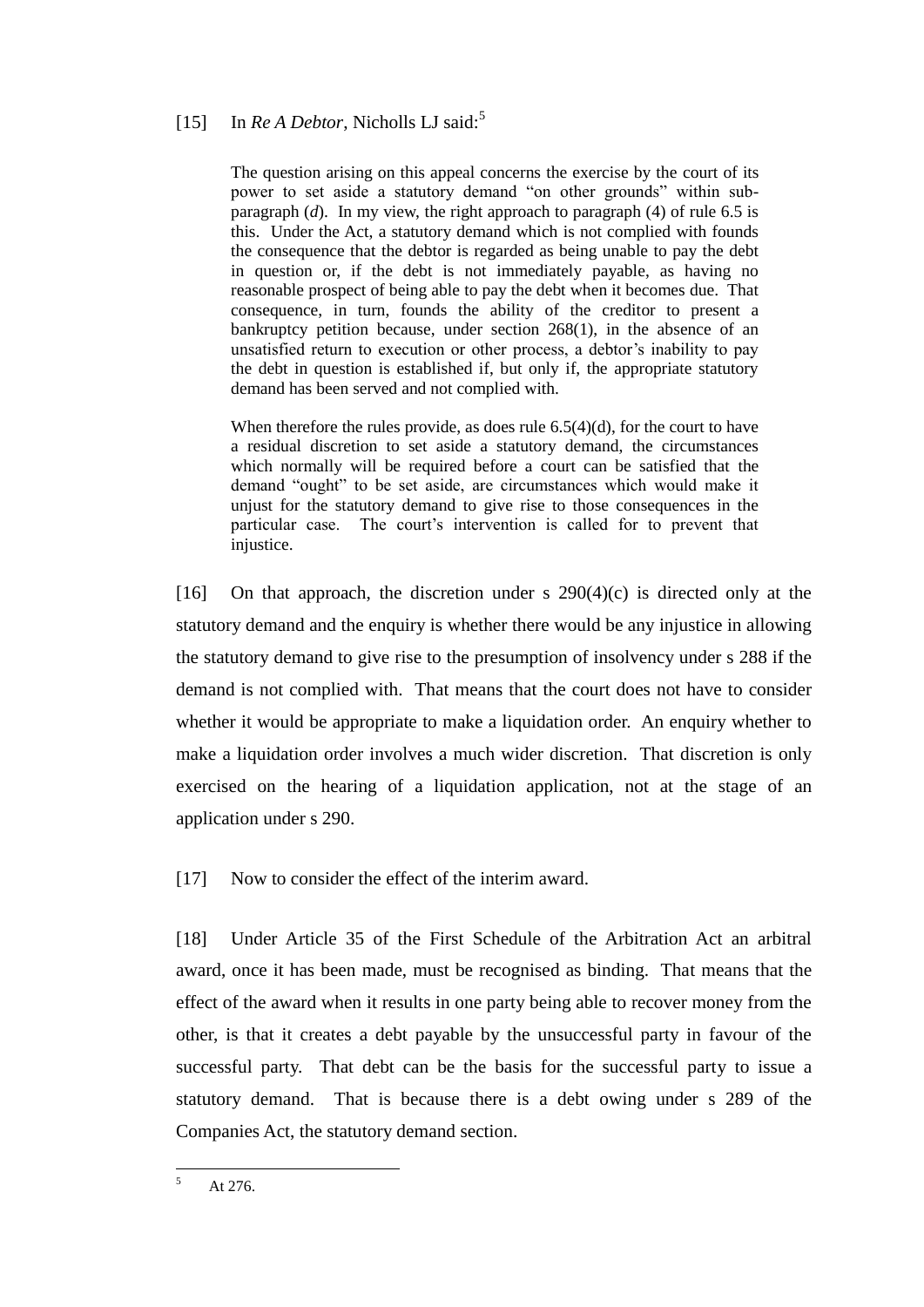[19] It is common experience that arbitrators may give more than one award during an arbitration. In this case the arbitrator has made an award on substantive issues, while signalling that costs and interest have also to be determined. In paragraph 7.1 of the award he also signals that there might be other substantive issues to be determined, although Mr Freeman submitted that in fact no such issues, barring costs and interest, did have to be decided. The basis for Mr Herbert's argument is that because there was a possibility that more substantive issues had to be decided, it would be wrong to rely on the award as a basis for forming a statutory demand. That is because of the possibility that later awards might alter the effect of the interim award.

[20] That submission ignores the effect of Article 35. An award, when issued, is binding. It does not cease to be binding because another award might be issued later. If an unsuccessful party, against whom an arbitration award has been made, wishes to contend that the award ought not to be enforced by means of a statutory demand because there could be adjustment to the sum payable because of some further awards, that would form the basis for applying to set aside under s 290(4)(b). That is, the fact that the arbitration is not completed and that there are still further issues to be determined which might go in favour of the unsuccessful party, would be the subject of a set-off or counterclaim or cross demand under s 290(4)(b). If the company wishes to rely on that provision it has to show that there is some evidential basis for the claim that a future award might adjust the net balance between the parties to its advantage. In this case the company has not adduced any evidence at all to show that the later award might have created some adjustment in the net balance in its favour. As the subsequent award shows, the result was to the contrary. There was a further sum held payable to Paragon Builders Ltd.

[21] I also note this. It is open to the parties during an arbitration to submit to the arbitrator how he should make his awards. The arbitrator can consider whether to give interim awards or one final award. The fact that there has been this interim award, given while leaving costs and interest to be determined, follows a conventional practice followed by arbitrators. It does not create any injustice if the award is allowed to be enforced by way of a statutory demand.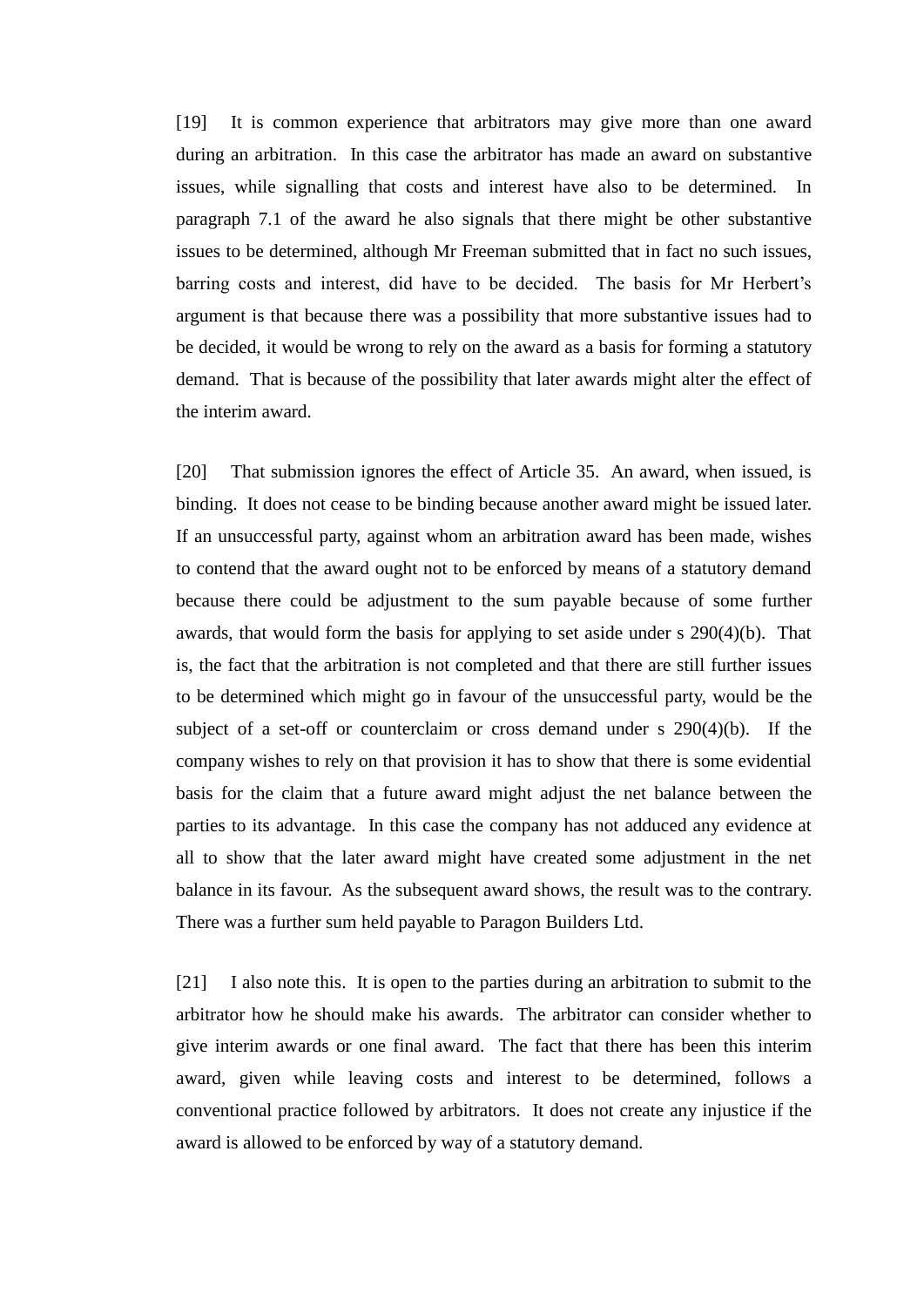[22] Mr Herbert developed an argument that enforcement of the statutory demand could potentially inhibit the company in the ongoing arbitration. That pre-supposes that the company is in fact insolvent and unable to meet the demand. If anything, that submission accepts the fact of insolvency. There can be no injustice to the company in a presumption of insolvency arising if, in fact, the company is suffering solvency problems. Moreover, that issue, the company's ability to continue an arbitration when facing a threat of liquidation, is more properly to be considered in the court's exercise of its discretion on the hearing of a liquidation application, not at the stage of an application to set aside a statutory demand under s 290.

[23] For these reasons I have come to the view that in terms of the approach of Nicholls LJ in *Re A Debtor*,<sup>6</sup> there is no injustice to Cenatio Ltd in allowing the statutory demand to stand on the basis that if the demand is not complied with then the presumption of insolvency will arise. I do not regard the statutory demand as an abuse of process. I find against Cenatio Ltd on that ground.

### **Is the statutory demand defective?**

[24] The other ground concerns two matters that Mr Herbert alleged were defects in the demand. The first concerns the fact that the award required Cenatio Ltd to pay a sum of \$166,482.00 plus GST and a further sum of \$13,643.00 plus GST. The demand, however, shows that what is payable is those two sums plus interest at 12.5 per cent. There is clearly an error in the demand in that the GST component is referred to as "interest" rather than as GST. Barring that element, there is no error in the amounts claimed, including the total amount demanded. There has been a correct calculation of the sums due under the award. The award makes an unmistakable reference to these sums being payable under an arbitration award. While one component in the total amount of the debt is misdescribed as interest rather than as GST, overall the demand is not misleading and is not invalid.

[25] Section 290(5) and (6) says:

 $\overline{a}$ 

At  $n$  5.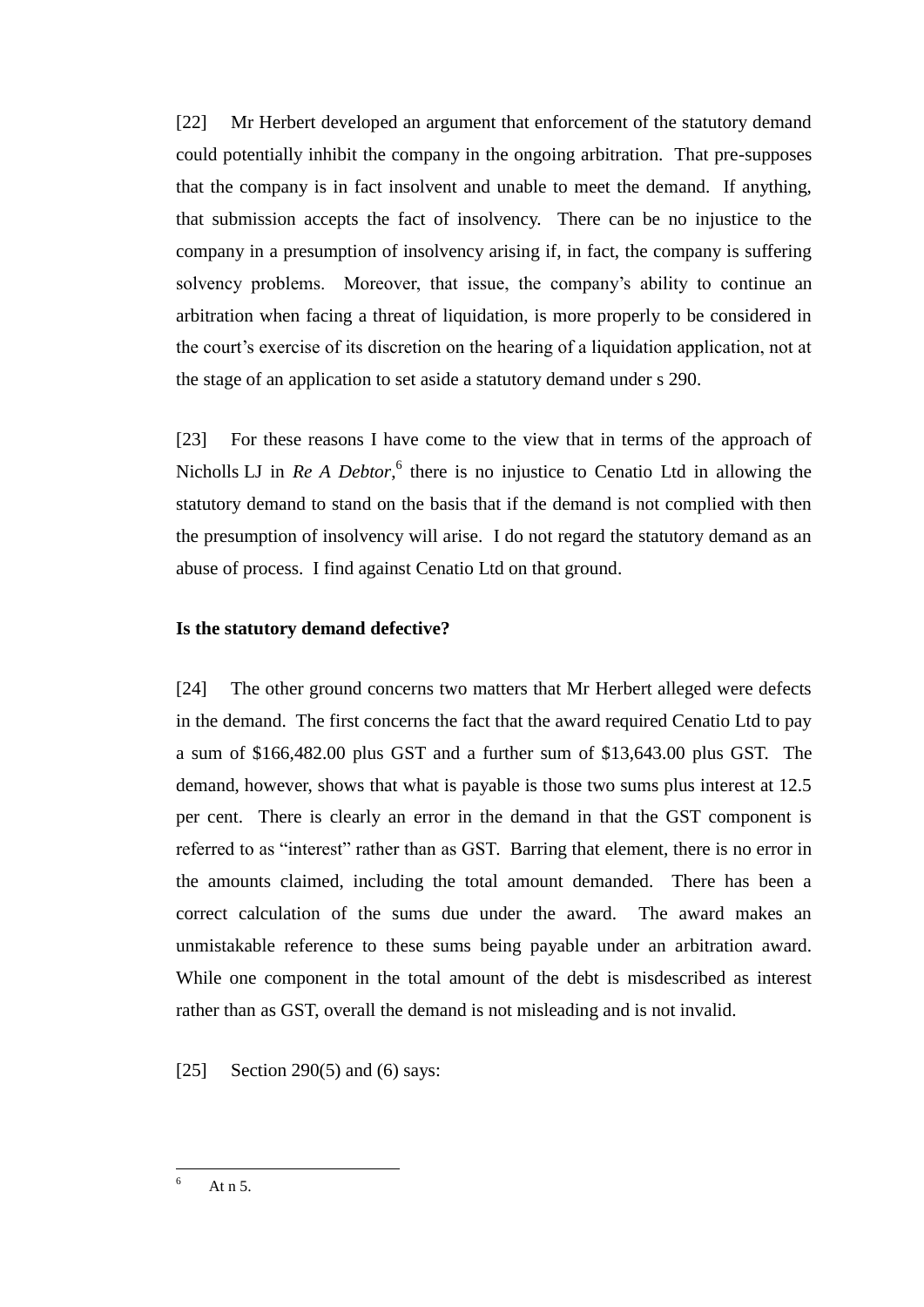#### **290 Court may set aside statutory demand**

...

- (5) A demand must not be set aside by reason only of a defect or irregularity unless the Court considers that substantial injustice would be caused if it were not set aside.
- (6) In subsection (5) of this section, **defect** includes a material misstatement of the amount due to the creditor and a material misdescription of the debt referred to in the demand.

[26] Under subsection (5), I do not regard the misdescription of the GST component as "interest" as giving rise to any substantial injustice.

[27] The other matter that Cenatio Ltd relies on is the reference to Paragon Builders having its registered office at "Miller Associates (Porirua) Ltd, Level 6, 14 Hartham Place, Porirua". Cenatio Ltd points out that when the demand was issued in July 2013, that was not the registered office of Paragon Builders Ltd. Its registered office is in fact at 36 Tukanae Street, Strathmore Park, Wellington. Centatio Ltd contends that this has placed it in an embarrassing position because it cannot identify the creditor to whom it should make the payment under the demand. It submits that it risks paying the wrong party.

[28] That objection is frivolous. The fact that Paragon Builders Ltd used its former registered office rather than its current registered office does not create any substantial injustice. The demand specifies that payments under the demand are to be made at the offices of Paragon's lawyers. If Cenatio Ltd intended to comply with the demand it could do so by tendering payment to the lawyers as was indicated in the statutory demand. It would, in any event, have been obvious to Cenatio Ltd when it received the demand to whom it should pay the money. Cenatio Ltd had been involved in a significant building project in which Paragon Builders Ltd was the builder. That had been followed by a long-running dispute and an arbitration in which Cenatio Ltd took an active part. The award had only recently been issued. Cenatio Ltd must have known who the person was that issued the demand. I also note that the name of any company registered under the Companies Act is a unique name. There could not have been two Paragon Builders Ltd.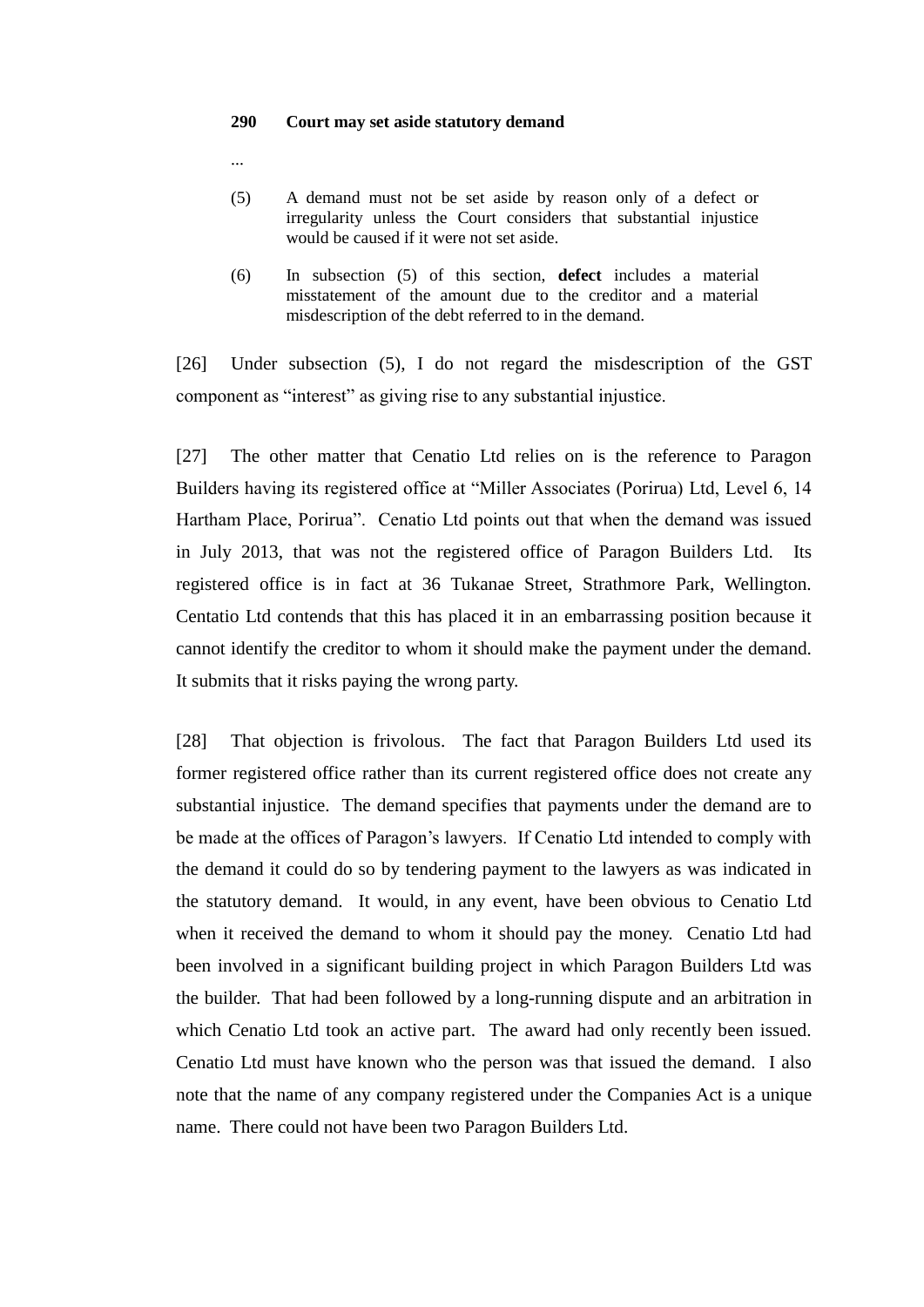[29] It is true that after the demand was served there was clarification and correspondence between the lawyers as to the registered office of the company. But that does not change the position that, even as the demand was originally issued, the irregularity did not cause a substantial injustice.

[30] For fullness, I also consider the combined effect of the two irregularities identified by Mr Herbert. Even combined, they would not have misled Cenatio Ltd. It would have known full well who it was required to pay, how much it was required to pay, and that that liability arose out of the award that had been issued in May 2013.

[31] Paragon Builders Ltd cited *Markham 2000 Ltd v Max & Co Ltd*,<sup>7</sup> where the correct name of the company was Max & Co Services Ltd. Associate Judge Sargisson held that that defect did not give rise to a substantial injustice. In this case I regard the error is even more trifling. Quite properly, Mr Freeman referred to *Astor Construction Ltd v Mega Merger Interiors Ltd*<sup>8</sup> which might be considered as a case going against him, but I accept his submission that that case is different because that involved a question under s 25 of the Companies Act – a matter that is not relevant relevant in this case.

#### **Outcome**

[32] To sum up the matter. Overall, I see no grounds for setting aside the statutory demand. I dismiss the application. I make an order under s 291 of the Companies Act that Cenatio Ltd is to pay Paragon Builders Ltd the sum of \$202,640.62 by **28 November 2013**. If the company does not pay that sum by that time then under s 291(2) it will be presumed to be unable to pay its debts.

#### **Costs**

 $\overline{a}$ 

[33] Counsel have helpfully conferred as to costs. It is agreed that Paragon Builders Ltd is entitled to costs on its application. Counsel have agreed that the amount of costs is to be \$8,656.50 plus disbursements of \$200.00 making a total of

<sup>7</sup> *Markham 2000 Ltd v Max & Co Ltd* (2005) 9 NZCLC 263,735 (HC).

<sup>8</sup> *Astor Construction Ltd v Mega Merger Interiors Exteriors Ltd* (2002) 16 PRNZ 273 (HC).